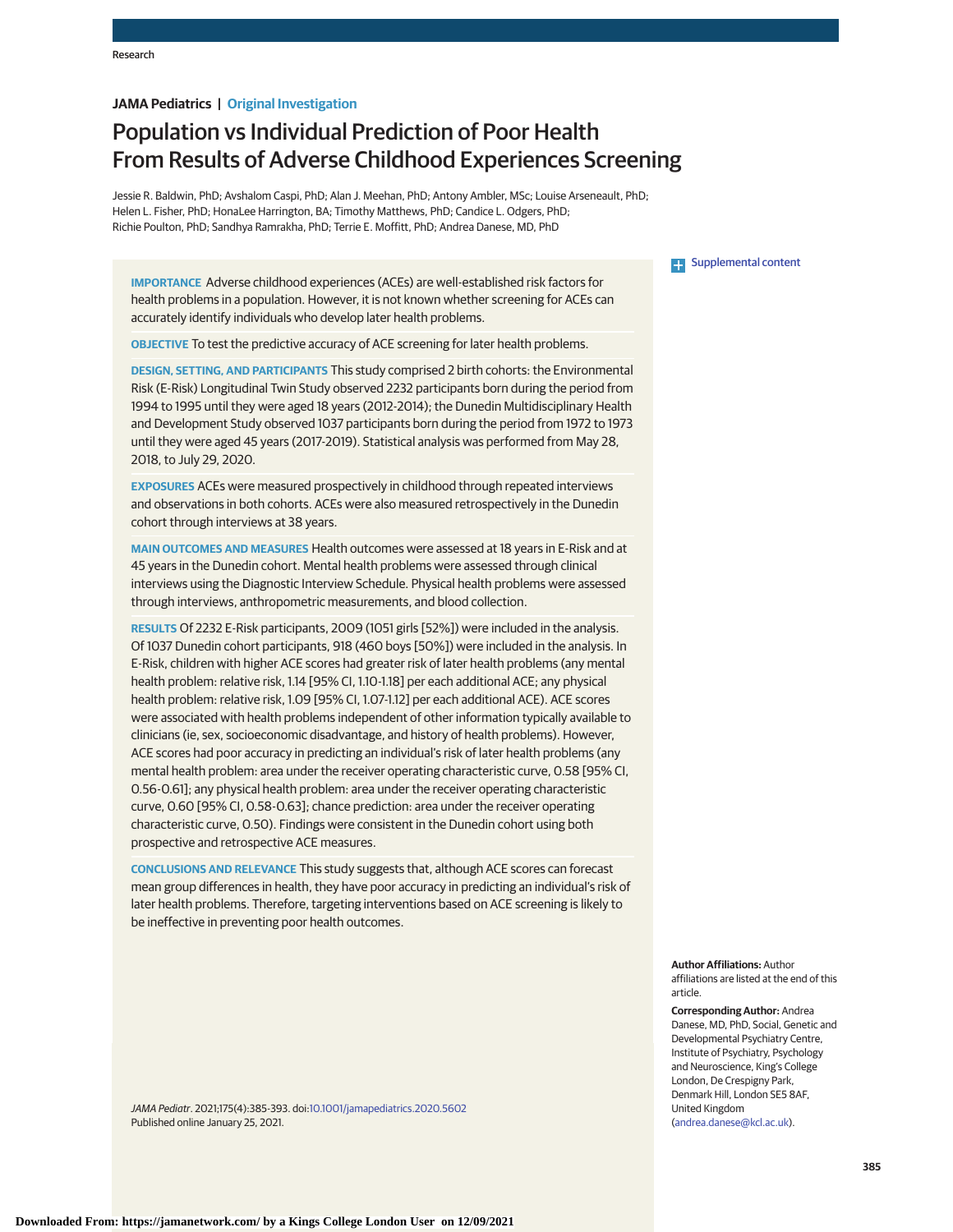dverse childhood experiences (ACEs) show a dose-<br>response association with mental and physical health<br>problems.<sup>1-4</sup> To prevent health problems, ACE screen-<br>ing has been proposed to identify at risk individuals who may response association with mental and physical health ing has been proposed to identify at-risk individuals who may benefit from health interventions.<sup>5-7</sup> ACE screening in children has already been implemented in primary care clinics in the US,<sup>8,9</sup> while adults are being screened for ACEs through population-based telephone health surveys in the US<sup>10</sup> and through health care assessments in the UK.<sup>11-13</sup> Such screening commonly involves administering a questionnaire assessing exposure to 10 ACEs: physical, sexual, and emotional abuse; emotional and physical neglect; domestic violence; and parental substance abuse, mental illness, separation, and incarceration.<sup>1</sup> Individuals with high ACE scores are then referred for health interventions (eg, medical and mental health services)<sup>14</sup> or provided with information about support services.<sup>11,15</sup> However, concerns have been raised about the utility of ACE screening in preventing poor health outcomes<sup>15-19</sup> because of unanswered questions about forecasting, incremental prediction, discrimination, and measurement.

With regard to forecasting, it is unclear whether ACE scores are associated with future health problems because (with notable exceptions<sup>20-22</sup>) previous research has largely been crosssectional, linking adults' reports of ACEs to their concurrent health problems.<sup>3</sup> Without clear temporal separation between ACEs and health outcomes, it is unclear whether previous associations might reflect recall bias owing to concurrent health problems.23,24 If ACE scores cannot forecast later health problems, then ACE screening is uninformative for targeting preventive interventions.

With regard to incremental prediction, it is unclear whether ACE scores are associated with future health problems beyond other information typically available to clinicians, such as preexisting health problems or demographics, such as sex and socioeconomic disadvantage. If ACE scores are not associated with health problems beyond clinically available information, then ACE screening will not provide added value.

With regard to discrimination, it is unclear whether ACE scores differentiate between individuals who do and do not develop later health problems. Although previous research has found mean differences in health outcomes across groups of individuals with different ACE scores, individuals with the same ACE score have heterogeneous outcomes.<sup>1,25</sup> If ACE scores do not accurately discriminate between individualswho do and do not develop health problems, allocating interventions on the basis of ACE scores might result in overreferrals of exposed individuals who will not develop health problems (false positives) and underreferrals of unexposed individuals who will develop health problems (false negatives).

With regard to measurement, it is unclear whether the ability of ACE scores to predict health outcomes differs depending onwhether ACEs are assessed prospectively in childhood or retrospectively in adulthood. Indeed, prospective and retrospective measures of ACEs identify largely different groups of individuals<sup>26</sup> and tend to have different associations with health outcomes.2,27 If the predictive ability of ACE scores differs based on prospective vs retrospective measurement, screening will have different utility based on the assessment method.

# **Key Points**

**Question** Can screening for adverse childhood experiences (ACEs) accurately predict individual risk for later health problems?

**Findings** In 2 population-based birth cohorts (with a total of 2927 individuals) growing up 20 years and 20 000 km apart, ACE scores were associated with mean group differences in health problems independent of other information available to clinicians. However, ACE scores had low accuracy in predicting health problems at the individual level.

**Meaning** ACE scores can forecast mean group differences in later health problems; however, ACE scores have poor accuracy in identifying individuals at high risk for future health problems.

This study directly addressed these questions to inform policymakers and practitioners about the value of screening for ACEs in improving health. Using data from 2 populationrepresentative birth cohorts, we examined forecasting by testing whether individuals with higher ACE scores had a greater mean risk of later mental and physical health problems. To examine incremental prediction, we tested whether individualswith higher ACE scores had a greater risk of later health problems independent of other clinically available information. To examine discrimination, we tested the predictive accuracy of ACE scores in identifying individuals with or without later health problems. To examine measurement, we tested the above questions using ACE scores assessed both prospectively in childhood and retrospectively in adulthood.

# Methods

A brief description of the samples and measures is below, and a full description is in eMethods 1-12 in the [Supplement.](https://jamanetwork.com/journals/jama/fullarticle/10.1001/jamapediatrics.2020.5602?utm_campaign=articlePDF%26utm_medium=articlePDFlink%26utm_source=articlePDF%26utm_content=jamapediatrics.2020.5602) The rationale for inclusion is in eMethods 1 in the [Supplement,](https://jamanetwork.com/journals/jama/fullarticle/10.1001/jamapediatrics.2020.5602?utm_campaign=articlePDF%26utm_medium=articlePDFlink%26utm_source=articlePDF%26utm_content=jamapediatrics.2020.5602) and the prevalence of all variables is described in eTable 1 in the [Supplement.](https://jamanetwork.com/journals/jama/fullarticle/10.1001/jamapediatrics.2020.5602?utm_campaign=articlePDF%26utm_medium=articlePDFlink%26utm_source=articlePDF%26utm_content=jamapediatrics.2020.5602) This project was preregistered.<sup>28</sup> Analyses were checked for reproducibility by an independent data analyst, who recreated the code by working from the manuscript and applied it to a fresh data set. The  $R^{29}$  code is available online.<sup>30</sup> This study follows the Strengthening the Reporting of Observational Studies in Epidemiology [\(STROBE\)](https://www.equator-network.org/reporting-guidelines/strobe/) reporting guideline (eMethods 13 in the [Supplement\)](https://jamanetwork.com/journals/jama/fullarticle/10.1001/jamapediatrics.2020.5602?utm_campaign=articlePDF%26utm_medium=articlePDFlink%26utm_source=articlePDF%26utm_content=jamapediatrics.2020.5602). A separate ethics approval was not required for this study because ethical approval was already granted for the analysis of data obtained during each assessment phase of the E-Risk and Dunedin cohorts.

# The Environmental Risk Longitudinal Twin Study Sample

The Environmental Risk (E-Risk) Longitudinal Twin Study tracks the development of a birth cohort of 2232 British chil-dren (Figure 1; eMethods 2 and eFigure 1 in the [Supplement\)](https://jamanetwork.com/journals/jama/fullarticle/10.1001/jamapediatrics.2020.5602?utm_campaign=articlePDF%26utm_medium=articlePDFlink%26utm_source=articlePDF%26utm_content=jamapediatrics.2020.5602).<sup>31</sup> The Joint South London and Maudsley and the Institute of Psychiatry Research Ethics Committee approved each phase of the study. Parents provided written informed consent, and twins provided written assent between 5 and 12 years of age and then provided informed consent at 18 years of age.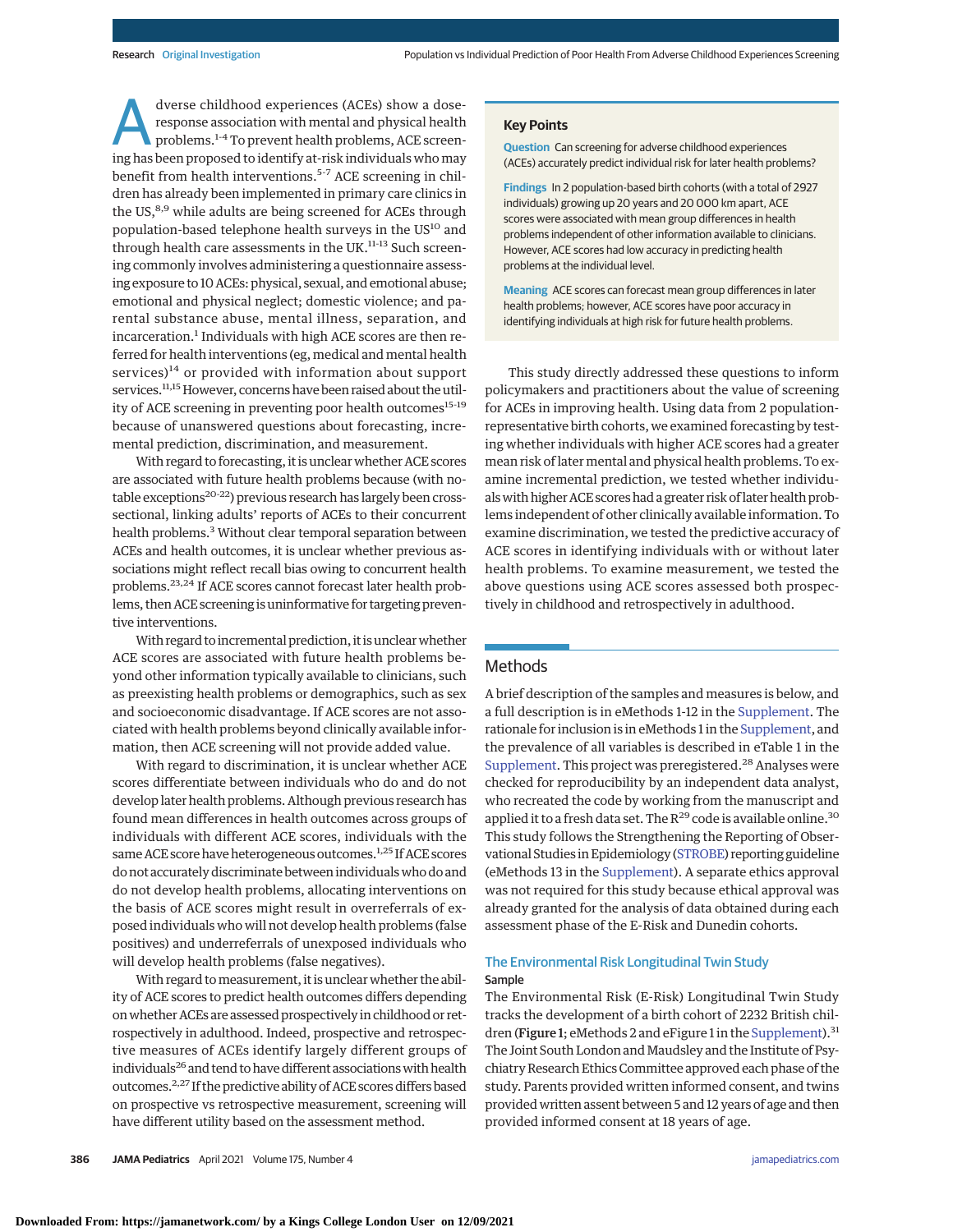#### Figure 1. Timeline for Assessments of Adverse Childhood Experiences (ACEs) and Health in the Environmental Risk (E-Risk) Longitudinal Twin Study and the Dunedin Multidisciplinary Health and Development Study



A, In the E-Risk study (N = 2232; 93% participation at 18 years), we examined whether prospectively assessed ACEs predicted mental and physical health problems at 18 years. Analyses testing incremental prediction controlled for clinically available childhood risk factors. B, In the Dunedin study (N = 1037; 94% participation at 45 years), we examined whether prospectively assessed ACEs predicted mental and physical health problems at 45 years. Analyses testing incremental prediction controlled for clinically available childhood risk factors. We also examined whether retrospectively assessed ACEs (measured at 38 years) predicted mental and physical health problems at 45 years. Analyses testing incremental prediction controlled for clinically available adult risk factors. CTQ indicates Childhood Trauma Questionnaire; DIS, Diagnostic Interview Schedule; and FHS, Family History Screen.

a Assessments of depression, anxiety, self-harm, suicide attempt,

#### Measures

ACEs | Physical abuse, sexual abuse, emotional abuse and neglect, physical neglect, domestic violence, parental antisocial behavior, family history of substance abuse, family history of mental health problems, and parental separation or divorce between birth and age 12 years were assessed during 4 home visits when the children were aged 5 to 12 years (eMethods 3 and eFigure 2 in the [Supplement\)](https://jamanetwork.com/journals/jama/fullarticle/10.1001/jamapediatrics.2020.5602?utm_campaign=articlePDF%26utm_medium=articlePDFlink%26utm_source=articlePDF%26utm_content=jamapediatrics.2020.5602).32 An ACE score was derived that summed the number of types of ACEs experienced.

Mental and Physical Health Problems at 18 Years | Depression, anxiety, self-harm, suicide attempt, attention-deficit/ hyperactivity disorder (ADHD), alcohol dependence, and drug dependence at 18 years were assessed through private interviews with participants (eMethods 4 in the [Supplement\)](https://jamanetwork.com/journals/jama/fullarticle/10.1001/jamapediatrics.2020.5602?utm_campaign=articlePDF%26utm_medium=articlePDFlink%26utm_source=articlePDF%26utm_content=jamapediatrics.2020.5602). Obesity, inflammation, asthma, sexually transmitted diseases (STDs), sleep problems, and smoking were assessed at 18 years (eMethods 5 in the [Supplement\)](https://jamanetwork.com/journals/jama/fullarticle/10.1001/jamapediatrics.2020.5602?utm_campaign=articlePDF%26utm_medium=articlePDFlink%26utm_source=articlePDF%26utm_content=jamapediatrics.2020.5602).

Clinically Available Childhood Risk Factors | We collected information about children available to clinicians and known to be associated with later health. This information included sex,

attention-deficit/hyperactivity disorder, alcohol dependence, and drug dependence in both cohorts were made through the DIS.

<sup>b</sup> In both cohorts, obesity was defined as a body mass index of 30 or higher (calculated as weight in kilograms divided by height in meters squared), inflammation was assessed via dried blood spots (in E-Risk study) or serum (in Dunedin study) and was defined as a C-reactive protein level higher than 0.3 mg/dL (to convert to milligrams per liter, multiply by 10), asthma was assessed through self-report, sexually transmitted diseases were assessed through self-report, sleep problems were defined as scores higher than 5 on the Pittsburgh Sleep Quality Index, and daily cigarette smoking was assessed through self-report.

childhood family socioeconomic status, and childhood mental and physical health problems (eMethods 6 in the [Supplement\)](https://jamanetwork.com/journals/jama/fullarticle/10.1001/jamapediatrics.2020.5602?utm_campaign=articlePDF%26utm_medium=articlePDFlink%26utm_source=articlePDF%26utm_content=jamapediatrics.2020.5602).

# The Dunedin Longitudinal Study

#### Sample

The Dunedin Longitudinal Study tracks a 1972-1973 birth cohort of 1037 children born in Dunedin, New Zealand (Figure 1; eMethods 7 and eFigure 3 in the [Supplement\)](https://jamanetwork.com/journals/jama/fullarticle/10.1001/jamapediatrics.2020.5602?utm_campaign=articlePDF%26utm_medium=articlePDFlink%26utm_source=articlePDF%26utm_content=jamapediatrics.2020.5602).<sup>33</sup> The University of Otago Ethics Committee approved each phase of the study. Participants provided written informed consent.

#### Measures

ACEs | Physical abuse, sexual abuse, emotional abuse, physical neglect, emotional neglect, domestic violence, incarceration of a family member, family history of substance abuse, family history of mental illness, loss of a parent, and parental separation or divorce were assessed prospectively and retro-spectively (eMethods 8 and eFigure 2 in the [Supplement\)](https://jamanetwork.com/journals/jama/fullarticle/10.1001/jamapediatrics.2020.5602?utm_campaign=articlePDF%26utm_medium=articlePDFlink%26utm_source=articlePDF%26utm_content=jamapediatrics.2020.5602).<sup>2</sup> Prospective ACE scores were generated from records gathered during 7 biennial assessments carried out from 3 to 15 years, including social service contacts; structured notes from inter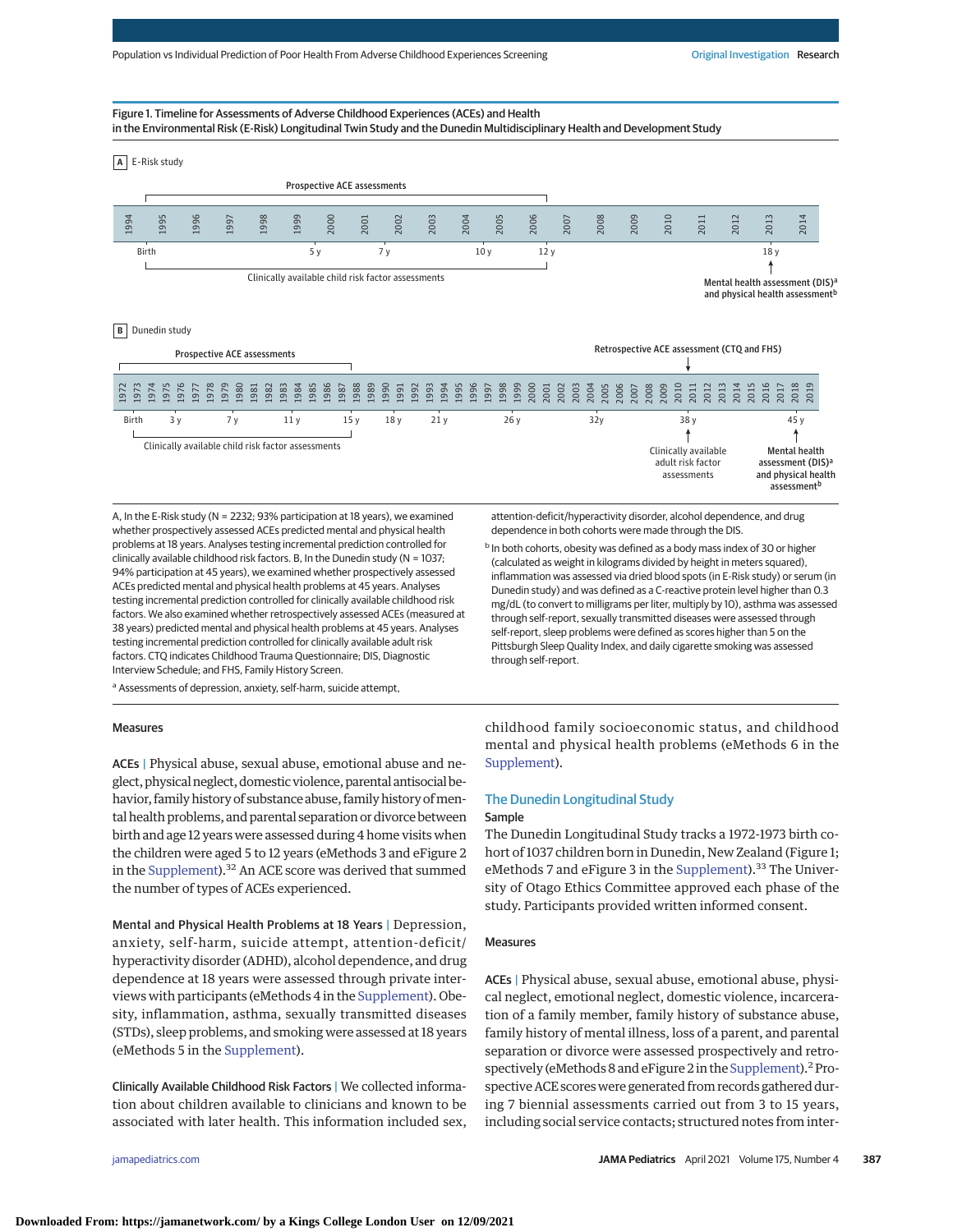viewers, pediatricians, psychometricians, and nurses who assessed study children and their parents; teachers' notes of concern; and parental questionnaires. Retrospective ACE scores were ascertained through a structured interview at 38 years using the Childhood Trauma Questionnaire,<sup>34</sup> the Family History Screen,<sup>35</sup> and additional questions.

Mental and Physical Health Problems at 45 Years | To match outcomes in the E-Risk study, depression, anxiety, self-harm, suicide attempt, ADHD, alcohol dependence, and drug dependence were assessed at 45 years through private interviews with participants (eMethods 9 in the [Supplement\)](https://jamanetwork.com/journals/jama/fullarticle/10.1001/jamapediatrics.2020.5602?utm_campaign=articlePDF%26utm_medium=articlePDFlink%26utm_source=articlePDF%26utm_content=jamapediatrics.2020.5602). Obesity, inflammation, asthma, STDs, sleep problems, and smoking were also assessed at 45 years (eMethods 10 in the [Supplement\)](https://jamanetwork.com/journals/jama/fullarticle/10.1001/jamapediatrics.2020.5602?utm_campaign=articlePDF%26utm_medium=articlePDFlink%26utm_source=articlePDF%26utm_content=jamapediatrics.2020.5602).

Clinically Available Health Risk Factors | Childhood risk factors included sex, childhood family socioeconomic status, and childhood mental and physical health problems (eMethods 11 in the [Supplement\)](https://jamanetwork.com/journals/jama/fullarticle/10.1001/jamapediatrics.2020.5602?utm_campaign=articlePDF%26utm_medium=articlePDFlink%26utm_source=articlePDF%26utm_content=jamapediatrics.2020.5602). Adult risk factors included sex, socioeconomic status, and self-reported health at 38 years (eMethods 12 in the [Supplement\)](https://jamanetwork.com/journals/jama/fullarticle/10.1001/jamapediatrics.2020.5602?utm_campaign=articlePDF%26utm_medium=articlePDFlink%26utm_source=articlePDF%26utm_content=jamapediatrics.2020.5602).

# Statistical Analysis

#### E-Risk Study

Statistical analysis was performed from May 28, 2018, to July 29, 2020. To test whether prospectively ascertained ACEs experienced between birth and 12 years forecasted health problems at 18 years, we used quasi-Poisson generalized linear models<sup>36</sup> to obtain relative risks for any mental health problem, any physical health problem, and individual mental and physical health problems. We obtained robust SEs to account for familial clustering. To test whether prospectively ascertained ACE scores incrementally predicted health problems at 18 years above other clinically available childhood risk factors (sex, socioeconomic disadvantage, and childhood mental or physical health problems), we expanded the quasi-Poisson generalized linear models to include these covariates.

To test whether prospectively ascertained ACE scores discriminated between young adults with and without health problems, we used receiver operating characteristic curve analyses, which yield an area under the curve (AUC) statistic, indexing the probability that a random participant with a health problem at 18 years had a higher ACE score than a participant without a health problem. Values can range between 0.50 (chance) and 1.00 (perfect discrimination), with suggested grading as fail or very poor (0.5-0.6), poor (0.6-0.7), fair (0.7- 0.8), good (0.8-0.9), and excellent (0.9-1.0).<sup>37</sup> We conducted 2 sensitivity analyses: (1) using a binary ACE measure comparing 4 or more ACEs vs 3 or fewer ACEs to test this commonly used cutoff<sup>14</sup>; and (2) rerunning analyses in 10 subsamples comprising one randomly selected twin per pair to test the role of familial clustering.

#### Dunedin Study

Statistical analysis was performed from May 28, 2018, to July 29, 2020. To test whether the findings were replicated in an independent cohort of older individuals, we repeated the above

**388 JAMA Pediatrics** April 2021 Volume 175, Number 4 **(Reprinted)** [jamapediatrics.com](http://www.jamapediatrics.com?utm_campaign=articlePDF%26utm_medium=articlePDFlink%26utm_source=articlePDF%26utm_content=jamapediatrics.2020.5602)

analyses in the Dunedin Study. Here we tested whether prospectively ascertained ACEs experienced between birth and 15 years were associated with health problems at 45 years. To test whether the findings differed when using retrospective rather than prospective measurement of ACEs, we tested whether ACE scores obtained from retrospective self-reports at 38 years were associated with health problems at 45 years.

# Results

# The E-Risk Study

#### Forecasting

Of 2232 E-Risk participants, 2009 (1051 girls [52%]) were included in the analysis. Children who experienced more ACEs had greater risk of a mental health problem at 18 years (relative risk, 1.14 [95% CI, 1.10-1.18] per each additional ACE; Table, model 1).<sup>36</sup> For example, 146 of 259 children (56%) exposed to 4 or more ACEs had a mental health problem vs 216 of 659 nonexposed children (33%) (Figure 2A). Sensitivity analyses showed that ACE scores were also associated with each individual mental health problem (eFigure 4A and eTable 2A, model 1, in the [Supplement\)](https://jamanetwork.com/journals/jama/fullarticle/10.1001/jamapediatrics.2020.5602?utm_campaign=articlePDF%26utm_medium=articlePDFlink%26utm_source=articlePDF%26utm_content=jamapediatrics.2020.5602). Children who experienced more ACEs also had elevated risk of a physical health problem at 18 years (relative risk; 1.09 [95% CI, 1.07-1.12] per each additional ACE; Table, model  $1$ ),<sup>36</sup> with 202 of 259 children (78%) exposed to 4 or more ACEs having a physical health problem vs 360 of 659 nonexposed children (55%) (Figure 2A). This risk generalized across all individual physical health problems (eFigure 5A and eTable 3A, model 1, in the [Supplement\)](https://jamanetwork.com/journals/jama/fullarticle/10.1001/jamapediatrics.2020.5602?utm_campaign=articlePDF%26utm_medium=articlePDFlink%26utm_source=articlePDF%26utm_content=jamapediatrics.2020.5602).

# Incremental Prediction

After accounting for risk factors typically available to clinicians (eg, sex, socioeconomic disadvantage, and prior health problems), children who experienced more ACEs still had greater risk of a mental health problem (relative risk, 1.10 [95% CI, 1.06-1.15]; Table, model 5),<sup>36</sup> including all individual mental health problems (eTable 2A, model 5, in the [Supplement\)](https://jamanetwork.com/journals/jama/fullarticle/10.1001/jamapediatrics.2020.5602?utm_campaign=articlePDF%26utm_medium=articlePDFlink%26utm_source=articlePDF%26utm_content=jamapediatrics.2020.5602). Children who experienced more ACEs also had greater risk of a physical health problem (relative risk, 1.06 [95% CI, 1.04-1.09]; Table, model 5),<sup>36</sup> particularly sleep problems, STDs, and smoking (eTable 3A, model 5, in the [Supplement\)](https://jamanetwork.com/journals/jama/fullarticle/10.1001/jamapediatrics.2020.5602?utm_campaign=articlePDF%26utm_medium=articlePDFlink%26utm_source=articlePDF%26utm_content=jamapediatrics.2020.5602).

# Discrimination

ACE scores had very poor accuracy in predicting which children had a mental health problem at 18 years, with an AUC of 0.58 (95% CI, 0.56-0.61; Figure 3A). This AUC represents a 58% probability (ie, 8% above chance) that a random participant who developed a mental health problem had a higher ACE score than a random participant who did not. Discrimination was most accurate for drug dependence (AUC, 0.66 [95% CI, 0.60-0.71]) and least accurate for anxiety (AUC, 0.56 [95% CI, 0.51-0.61]) (eFigure 6A in the [Supplement\)](https://jamanetwork.com/journals/jama/fullarticle/10.1001/jamapediatrics.2020.5602?utm_campaign=articlePDF%26utm_medium=articlePDFlink%26utm_source=articlePDF%26utm_content=jamapediatrics.2020.5602). ACE scores also showed poor accuracy in predicting which children had a physical health problem at 18 years (AUC, 0.60 [95% CI, 0.58-0.63]; Figure 3B). Discrimi-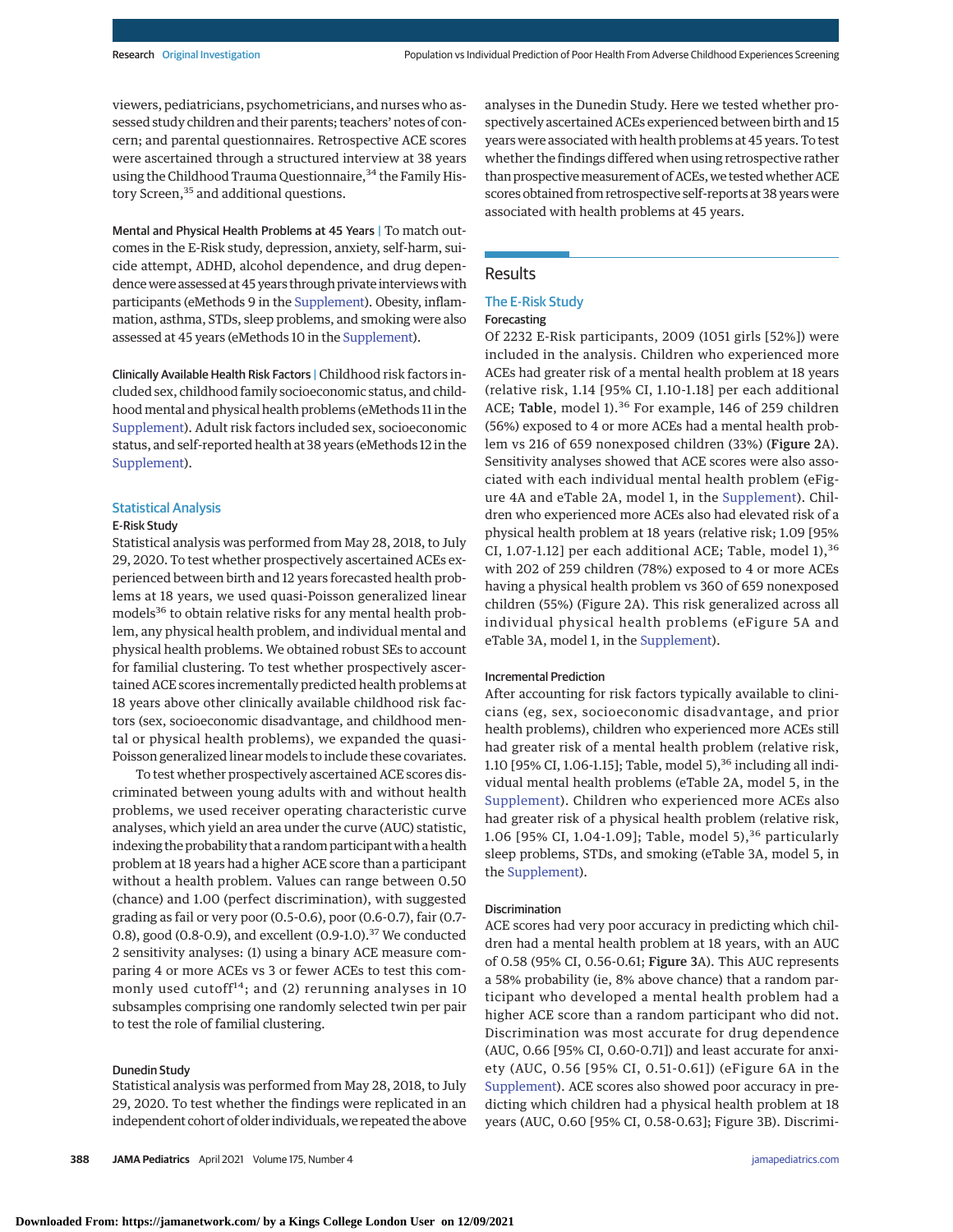| Table. Association Between ACEs and Health Problems in the E-Risk and Dunedin Cohorts <sup>a</sup> |      |                         |                               |                                                    |                                                       |                                            |
|----------------------------------------------------------------------------------------------------|------|-------------------------|-------------------------------|----------------------------------------------------|-------------------------------------------------------|--------------------------------------------|
|                                                                                                    |      | Relative risk (95% CI)  |                               |                                                    |                                                       |                                            |
| <b>Cohort: ACE measure</b>                                                                         | No.  | Model 1<br>(unadjusted) | Model 2<br>(adjusted for sex) | Model 3 (adjusted<br>for SES at ACE<br>assessment) | Model 4 (adjusted<br>for health at ACE<br>assessment) | Model 5 (adjusted<br>for all risk factors) |
| E-Risk cohort $(18 y)$ -prospective<br>ACE measure                                                 |      |                         |                               |                                                    |                                                       |                                            |
| Any mental health problem                                                                          | 2009 | $1.14(1.10-1.18)$       | $1.14(1.10-1.18)$             | $1.12(1.08-1.17)$                                  | $1.11(1.07-1.15)$                                     | $1.10(1.06-1.15)$                          |
| Any physical health problem                                                                        | 2009 | $1.09(1.07-1.12)$       | $1.10(1.07-1.12)$             | $1.07(1.04-1.09)$                                  | $1.08(1.06-1.11)$                                     | $1.06(1.04-1.09)$                          |
| Dunedin cohort (45 y)-prospective<br>ACE measure                                                   |      |                         |                               |                                                    |                                                       |                                            |
| Any mental health problem                                                                          | 918  | $1.17(1.08-1.27)$       | $1.17(1.08-1.27)$             | $1.17(1.07-1.27)$                                  | $1.15(1.06-1.25)$                                     | $1.15(1.06-1.25)$                          |
| Any physical health problem                                                                        | 872  | $1.04(1.01-1.07)$       | $1.04(1.01-1.07)$             | $1.03(1.00-1.06)$                                  | $1.04(1.01-1.07)$                                     | $1.03(1.00-1.06)$                          |
| Dunedin cohort $(45 y)$ -retrospective<br>ACE measure                                              |      |                         |                               |                                                    |                                                       |                                            |
| Any mental health problem                                                                          | 855  | $1.23(1.14-1.31)$       | $1.23(1.14-1.32)$             | $1.20(1.12-1.29)$                                  | $1.21(1.12-1.30)$                                     | $1.19(1.10-1.28)$                          |
| Any physical health problem                                                                        | 859  | $1.05(1.02-1.07)$       | $1.05(1.02-1.07)$             | $1.04(1.01-1.06)$                                  | $1.03(1.01-1.06)$                                     | $1.02(1.00-1.05)$                          |

Abbreviations: ACE, adverse childhood experience; Dunedin, Dunedin Multidisciplinary Health and Development Study; E-Risk, Environmental Risk Longitudinal Twin Study; SES, socioeconomic status.

a Results are presented as relative risks and 95% CIs for health problems per additional ACE experienced. We controlled for covariates measured at the time of ACE assessment to reflect information clinicians would have access to at the time of ACE screening; analyses using prospective ACE measures adjusted for risk factors measured in childhood (eg, family SES disadvantage and child mental health problems), whereas analyses using the retrospective

ACE measure adjusted for risk factors in adulthood (eg, SES disadvantage at 38 years and self-reported health problems at 38 years). We adjusted for sex in analyses based on both prospective and retrospective ACE measures. The sample size for each outcome includes individuals with complete data for ACEs, the health outcome, and all covariates (eg, sex, SES, and prior health measures). Estimates were obtained from quasi-Poisson regression models, which are recommended vs binomial regression models to avoid convergence problems.36 However, findings were consistent with those obtained from logistic regression models (presented in eTable 6 in the [Supplement\)](https://jamanetwork.com/journals/jama/fullarticle/10.1001/jamapediatrics.2020.5602?utm_campaign=articlePDF%26utm_medium=articlePDFlink%26utm_source=articlePDF%26utm_content=jamapediatrics.2020.5602).

Figure 2. Prevalence of Health Problems in the Environmental Risk Longitudinal Twin (E-Risk) Study and Dunedin Multidisciplinary Health and Development Study Cohorts According to Adverse Childhood Experience (ACE) Score



A, The prevalence of health problems at 18 years in the E-Risk cohort, as assessed with a prospective ACE measure. B, The prevalence of health problems at 45 years in the Dunedin cohort, as assessed with a prospective ACE measure. C, The prevalence of health problems at 45 years in the Dunedin

cohort, as assessed with a retrospective ACE measure. The sample size as reported in the legend varies according to the health outcome (as reported fully in eTable 1 in the [Supplement\)](https://jamanetwork.com/journals/jama/fullarticle/10.1001/jamapediatrics.2020.5602?utm_campaign=articlePDF%26utm_medium=articlePDFlink%26utm_source=articlePDF%26utm_content=jamapediatrics.2020.5602). Error bars indicate 95% CIs.

nation was most accurate for smoking (AUC, 0.65 [95% CI, 0.62-0.68]) and least accurate for asthma (AUC, 0.54 [95% CI, 0.50-0.57]) (eFigure 7A in the [Supplement\)](https://jamanetwork.com/journals/jama/fullarticle/10.1001/jamapediatrics.2020.5602?utm_campaign=articlePDF%26utm_medium=articlePDFlink%26utm_source=articlePDF%26utm_content=jamapediatrics.2020.5602). Predictive accuracy was similar based on a cutoff of 4 or more ACEs (eTable 4A in the [Supplement\)](https://jamanetwork.com/journals/jama/fullarticle/10.1001/jamapediatrics.2020.5602?utm_campaign=articlePDF%26utm_medium=articlePDFlink%26utm_source=articlePDF%26utm_content=jamapediatrics.2020.5602) and was not explained by familial clustering (eTable 5 in the [Supplement\)](https://jamanetwork.com/journals/jama/fullarticle/10.1001/jamapediatrics.2020.5602?utm_campaign=articlePDF%26utm_medium=articlePDFlink%26utm_source=articlePDF%26utm_content=jamapediatrics.2020.5602).

# Replication in the Dunedin Study Forecasting

We next tested whether these findings replicated in an independent and older cohort with both prospective and retrospective ACE measures. Of 1037 Dunedin cohort participants, 918 (460 boys [50%]) were included in the analysis. In the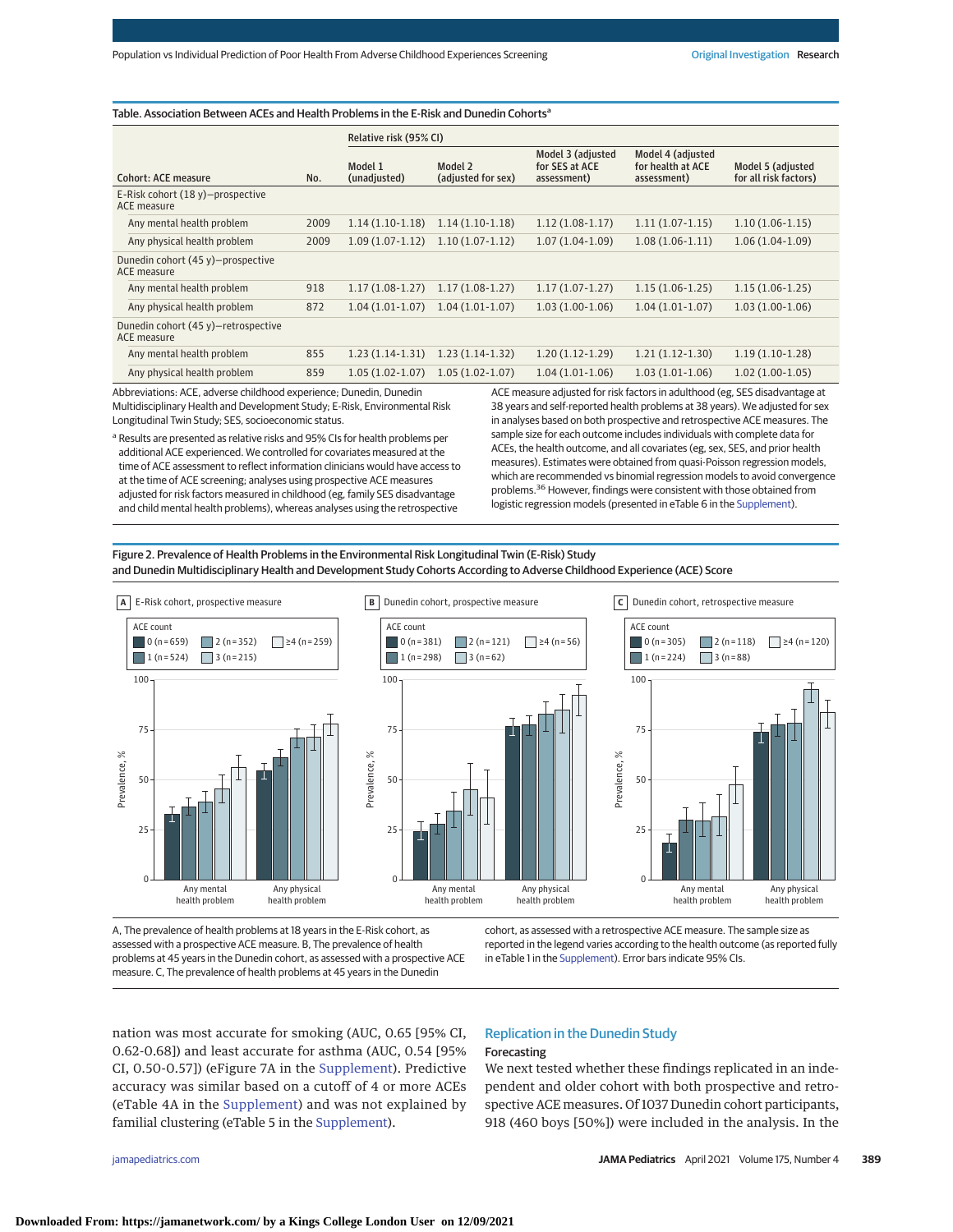0





A, Any mental health problem. B, Any physical health problem. The numbers on the lines indicate the number of ACEs. The lines display receiver operating characteristic curves with cutoffs for each ACE score. The dotted diagonal line indicates discrimination at chance level. Corresponding positive and negative

Dunedin Study, children who experienced more ACEs had greater risk of amental health problem at 45 years (relative risk, 1.17 [95% CI, 1.08-1.27]; Table, model 136; Figure 2B). The risk generalized across several individual mental health problems (eFigure 4B and eTable 2B, model 1, in the [Supplement\)](https://jamanetwork.com/journals/jama/fullarticle/10.1001/jamapediatrics.2020.5602?utm_campaign=articlePDF%26utm_medium=articlePDFlink%26utm_source=articlePDF%26utm_content=jamapediatrics.2020.5602). Children who experienced more ACEs also had greater risk of a physical health problem at 45 years (relative risk, 1.04 [95% CI, 1.01-1.07]; Table, model 1<sup>36</sup>; Figure 2B), particularly obesity, inflammation, and smoking (eFigure 5B and eTable 3B, model 1, in the [Supplement\)](https://jamanetwork.com/journals/jama/fullarticle/10.1001/jamapediatrics.2020.5602?utm_campaign=articlePDF%26utm_medium=articlePDFlink%26utm_source=articlePDF%26utm_content=jamapediatrics.2020.5602).

#### Incremental Prediction

After accounting for sex, family socioeconomic disadvantage, and history of health problems, children who experienced more ACEs still had higher risk of a later mental health problem (relative risk, 1.15 [95% CI, 1.06-1.25]; Table, model 5),<sup>36</sup> including several individual mental health problems (eTable 2B,model 5, in the [Supplement\)](https://jamanetwork.com/journals/jama/fullarticle/10.1001/jamapediatrics.2020.5602?utm_campaign=articlePDF%26utm_medium=articlePDFlink%26utm_source=articlePDF%26utm_content=jamapediatrics.2020.5602). Independent of these clinically available risk factors, children who experiencedmore ACEs also had greater risk of a physical health problem (relative risk, 1.03 [95% CI, 1.00-1.06]; Table, model 5),<sup>36</sup> particularly obesity and smoking (eTable 3B, model 5, in the [Supplement\)](https://jamanetwork.com/journals/jama/fullarticle/10.1001/jamapediatrics.2020.5602?utm_campaign=articlePDF%26utm_medium=articlePDFlink%26utm_source=articlePDF%26utm_content=jamapediatrics.2020.5602).

#### Discrimination

Prospectively ascertained ACE scores had very poor accuracy in predicting which children had a mental health problem at 45 years (AUC, 0.58 [95% CI, 0.54-0.62]; Figure 3A). Prediction was most accurate for ADHD (AUC, 0.62 [95% CI, 0.52- 0.72]) and least accurate for self-harm (AUC, 0.54 [95% CI, 0.43- 0.65]) (eFigure 6B in the [Supplement\)](https://jamanetwork.com/journals/jama/fullarticle/10.1001/jamapediatrics.2020.5602?utm_campaign=articlePDF%26utm_medium=articlePDFlink%26utm_source=articlePDF%26utm_content=jamapediatrics.2020.5602). Prospectively ascertained ACE scores also showed very poor accuracy in pre-

likelihood ratios for the prediction of individual health outcomes by ACE scores are presented in eTable 7 in the [Supplement.](https://jamanetwork.com/journals/jama/fullarticle/10.1001/jamapediatrics.2020.5602?utm_campaign=articlePDF%26utm_medium=articlePDFlink%26utm_source=articlePDF%26utm_content=jamapediatrics.2020.5602) AUC indicates area under the curve.

dicting which children had a physical health problem at 45 years (AUC, 0.57 [95% CI, 0.53-0.61]; Figure 3B). Prediction was most accurate for smoking (AUC, 0.65 [95% CI, 0.61-0.69]) and least accurate for sleep problems (AUC, 0.52 [95% CI, 0.48- 0.55]) (eFigure 7B in the [Supplement\)](https://jamanetwork.com/journals/jama/fullarticle/10.1001/jamapediatrics.2020.5602?utm_campaign=articlePDF%26utm_medium=articlePDFlink%26utm_source=articlePDF%26utm_content=jamapediatrics.2020.5602). Findings were consistent based on a cutoff measure of 4 or more ACEs (eTable 4B in the [Supplement\)](https://jamanetwork.com/journals/jama/fullarticle/10.1001/jamapediatrics.2020.5602?utm_campaign=articlePDF%26utm_medium=articlePDFlink%26utm_source=articlePDF%26utm_content=jamapediatrics.2020.5602).

# Sensitivity Analyses With Retrospective Reports of ACEs in the Dunedin Study

To test whether screening adults retrospectively for ACEs could forecast later health problems, we replaced the prospective ACE measure with participants' retrospective reports of ACEs at 38 years. As previously reported, $2$  agreement between prospective and retrospective measures was only moderate (*r* = 0.47; κ = 0.31).

Regarding forecasting, adults who retrospectively reported more ACEs at 38 years had greater risk of having mental and physical health problems at 45 years (Figure 2C; Table, model 136). The risk generalized across all mental health problems (eFigure 4C and eTable 2C, model 1, in the [Supplement\)](https://jamanetwork.com/journals/jama/fullarticle/10.1001/jamapediatrics.2020.5602?utm_campaign=articlePDF%26utm_medium=articlePDFlink%26utm_source=articlePDF%26utm_content=jamapediatrics.2020.5602) and to obesity, sleep problems, and smoking (eFigure 5C and eTable 3C, model 1, in the [Supplement\)](https://jamanetwork.com/journals/jama/fullarticle/10.1001/jamapediatrics.2020.5602?utm_campaign=articlePDF%26utm_medium=articlePDFlink%26utm_source=articlePDF%26utm_content=jamapediatrics.2020.5602). Regarding incremental prediction, adults who retrospectively reported more ACEs still had greater risk of a mental health problem and slightly higher risk of a physical health problem after accounting for risk factors measured at the time of ACE assessment (sex, socioeconomic disadvantage, and self-reported health at 38 years; Table, model 5).<sup>36</sup>

Regarding discrimination, retrospectively ascertained ACE scores had poor accuracy in predicting which adults had a later mental health problem (AUC, 0.63 [95% CI, 0.59-0.67];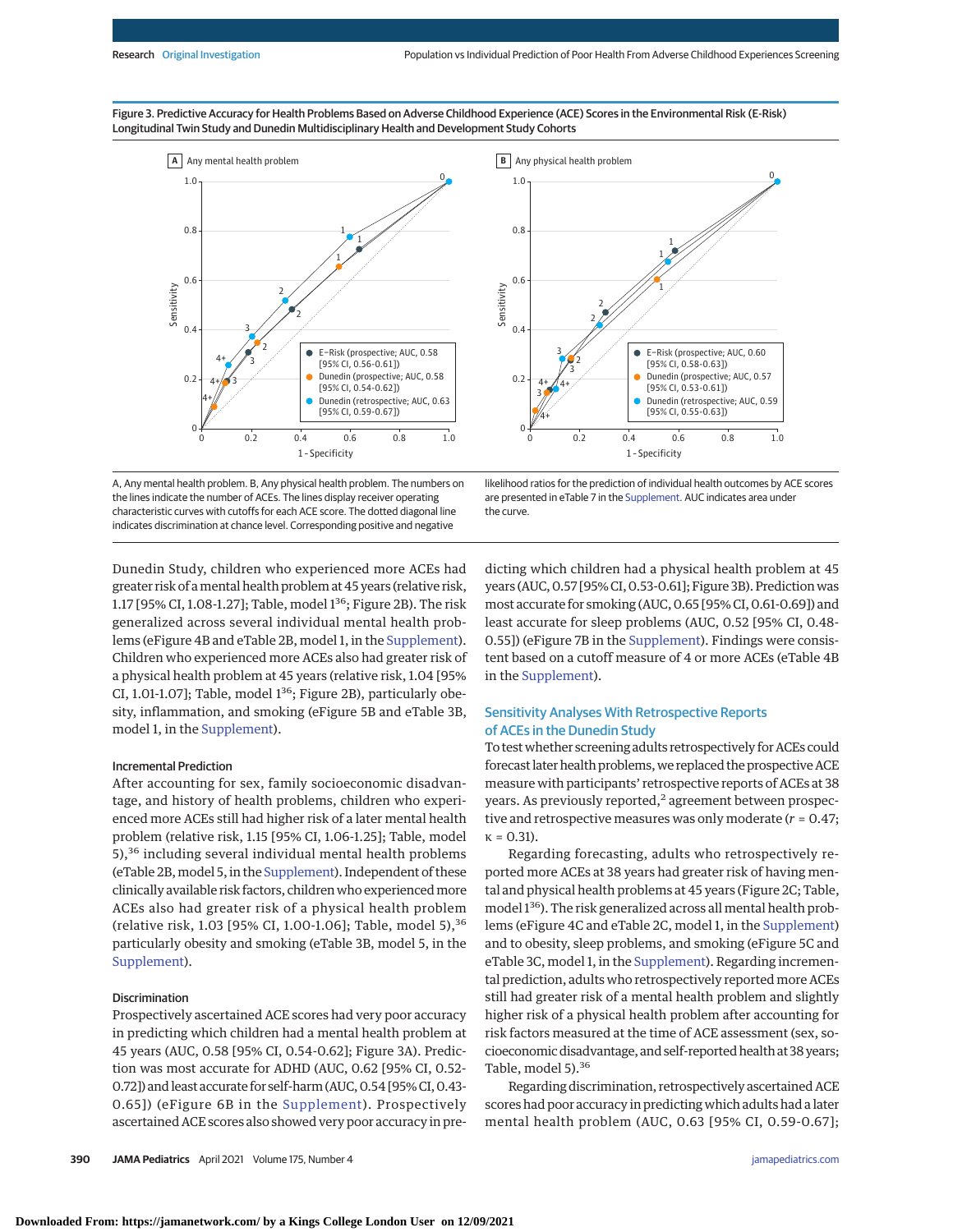Figure 3A) or a physical health problem (AUC, 0.59 [95% CI, 0.55-0.63]; Figure 3B) at 45 years. For mental health, discrimination was most accurate for suicide attempt (AUC, 0.74 [95% CI, 0.60-0.88]) and least accurate for alcohol dependence (AUC, 0.56 [95% CI, 0.50-0.62]) (eFigure 6C in the [Supplement\)](https://jamanetwork.com/journals/jama/fullarticle/10.1001/jamapediatrics.2020.5602?utm_campaign=articlePDF%26utm_medium=articlePDFlink%26utm_source=articlePDF%26utm_content=jamapediatrics.2020.5602). For physical health, discrimination was most accurate for smoking (AUC, 0.65 [95% CI, 0.60-0.69]) and least accurate for STDs (AUC, 0.51 [95% CI, 0.43-0.59]) (eFigure 7C in the [Supple](https://jamanetwork.com/journals/jama/fullarticle/10.1001/jamapediatrics.2020.5602?utm_campaign=articlePDF%26utm_medium=articlePDFlink%26utm_source=articlePDF%26utm_content=jamapediatrics.2020.5602)[ment\)](https://jamanetwork.com/journals/jama/fullarticle/10.1001/jamapediatrics.2020.5602?utm_campaign=articlePDF%26utm_medium=articlePDFlink%26utm_source=articlePDF%26utm_content=jamapediatrics.2020.5602). Predictive accuracy was similar based on a cutoff measure of 4 or more ACEs (eTable 4C in the [Supplement\)](https://jamanetwork.com/journals/jama/fullarticle/10.1001/jamapediatrics.2020.5602?utm_campaign=articlePDF%26utm_medium=articlePDFlink%26utm_source=articlePDF%26utm_content=jamapediatrics.2020.5602).

#### **Discussion**

We examined the clinical utility of screening for ACEs for the prediction of poor health outcomes in 2 birth cohorts growing up 20 years and 20 000 km apart. Our findings support previous cross-sectional research showing an association between ACEs and health problems<sup>1-3</sup> and add novel insights.

First, to understand whether ACE scores could forecast future health problems, we capitalized on longitudinal prospective data in which ACEs were assessed before health outcomes.We found that individuals with higher ACE scores had, on average, elevated risk of later health problems, with each additional ACE forecasting 14% or more greater risk for mental health problems and 4% or more greater risk for physical health problems. These findings were consistent when health outcomes were assessed in adolescence (in E-Risk) and middle age (in Dunedin) despite the prevalence of such outcomes differing between the 2 time periods.

Second, to understand whether ACE screening could provide added value in predicting poor health, we tested whether ACE scores were associated with health problems above and beyond information typically available to clinicians (ie, sex, socioeconomic status, and history of health problems). We found that individuals with higher ACE scores had, on average, elevated risk of later health problems independent of other key risk factors.

Third, to understand whether ACE screening could accurately identify individuals at risk of poor health, we tested how well ACE scores discriminated between participants with or without later health problems.We observed low predictive accuracy, as the probability that a random individual with any mental or physical health problem had a higher ACE score than a random individual without a health problem was just above chance (AUCs ranging from 0.57 to 0.63). Although retrospective reports of ACEs predicted suicide attempts with fair accuracy (AUC, 0.74), predictive accuracy was generally poor when specific health problems were examined individually.

Fourth, because ACE screening is being recommended in both children and adults,<sup>10,11,14</sup> we tested the predictive ability of ACE scores measured both prospectively in childhood and retrospectively in adulthood. Findings were consistent regardless of the ACE measure used, which suggests that screening both children and adults for ACEs has limited ability to inform individual prediction of poor health outcomes.

# Limitations

This research has limitations. First, the measures used to prospectively assess ACEs (repeated interviews, observations, and medical records) do not mirror the ACE screening methods used in clinical settings (ie, a single questionnaire). Nevertheless, findings based on our prospective ACE measures were consistent with those based on a single retrospective ACE assessment. Second, this study cannot inform about the predictive ability of ACE assessments more comprehensive than the ones in current use (eg, indexing frequency, timing, and duration of exposure, or spanning the whole adolescent period). Third, the discrimination accuracy estimates obtained (AUCs) are likely to be overoptimistic because they are based on models that provide the best fit for these data.<sup>38</sup> Fourth, these findings from 2 population-based cohorts from the UK and New Zealand may not generalize to other populations. However, we observed a similar prevalence of ACEs and strength of associations between ACEs and health outcomes as found elsewhere.<sup>1,3,39</sup> Fifth, these findings do not inform about the effectiveness of screening for broader social determinants of health<sup>40</sup> or other traumas.<sup>41</sup>

# **Conclusions**

Despite these limitations, our findings can inform policymakers and practitioners about the value of screening for ACEs in predicting health outcomes. On the one hand, high ACE scores can identify groups of individuals at heightened mean risk of poor health later in life, independent of other clinical risk factors and regardless of whether ACEs were measured prospectively in childhood or retrospectively in adulthood. Therefore, our findings provide further support that ACEs are robust risk factors for ill health and that prevention of ACEs<sup>42</sup> might relieve a broad health burden in the population. ACE screening could help reduce the persistence of ACEs if effective interventions are available to protect children identified as exposed.

On the other hand, ACE scores alone do not accurately discriminate between individuals with or without health problems in later life. Many individuals with high ACE scores will not develop poor health outcomes, and most poor health outcomes in the population will be observed in those with low ACE scores, as these groups are more prevalent. Therefore, these findings caution against the deterministic use of ACE scores in disease prediction and clinical decision-making. However, more research is needed to establish whether ACE scores can be used alongside other clinically available information to accurately predict individual poor health outcomes.<sup>43</sup>

ARTICLE INFORMATION

**Accepted for Publication:** August 10, 2020.

**Published Online:** January 25, 2021. doi[:10.1001/jamapediatrics.2020.5602](https://jamanetwork.com/journals/jama/fullarticle/10.1001/jamapediatrics.2020.5602?utm_campaign=articlePDF%26utm_medium=articlePDFlink%26utm_source=articlePDF%26utm_content=jamapediatrics.2020.5602)

**Open Access:** This is an open access article distributed under the terms of the [CC-BY License.](https://jamanetwork.com/pages/cc-by-license-permissions?utm_campaign=articlePDF%26utm_medium=articlePDFlink%26utm_source=articlePDF%26utm_content=jamapediatrics.2020.5602) © 2021 Baldwin JR et al.JAMA Pediatrics.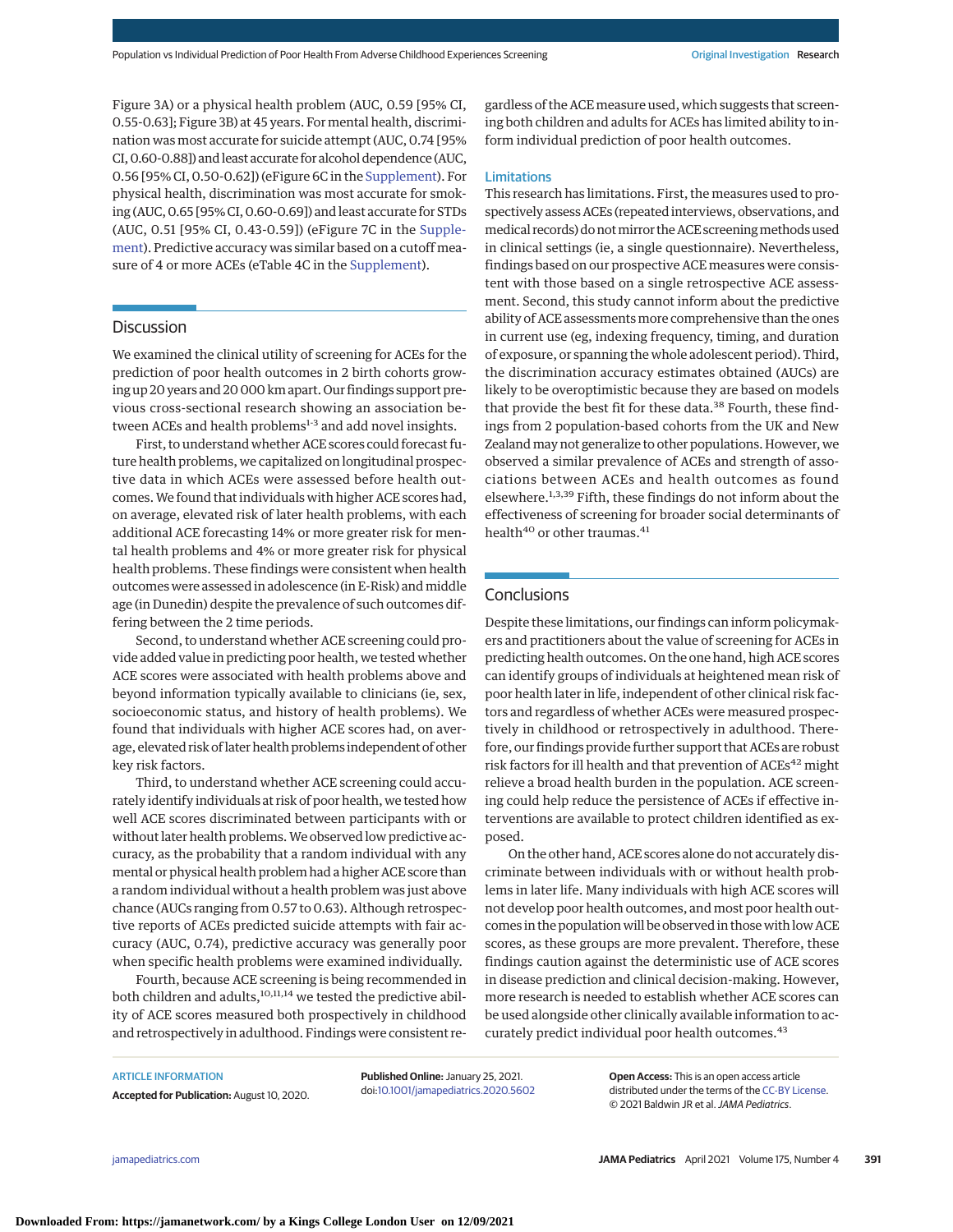**Author Affiliations:** Division of Psychology and Language Sciences, Department of Clinical, Educational and Health Psychology, University College London, London, United Kingdom (Baldwin); Social, Genetic and Developmental Psychiatry Centre, Institute of Psychiatry, Psychology and Neuroscience, King's College London, London, United Kingdom (Baldwin, Caspi, Meehan, Arseneault, Fisher, Matthews, Moffitt, Danese); Department of Psychology and Neuroscience, Duke University, Durham, North Carolina (Caspi, Harrington, Moffitt); PROMENTA, University of Oslo, Oslo, Norway (Caspi, Moffitt); Department of Psychiatry and Behavioral Sciences, Duke University, Durham, North Carolina (Caspi, Odgers, Moffitt); Institute of Psychiatry, King's College London, London, United Kingdom (Ambler); Economic and Social Research Council Centre for Society and Mental Health, King's College London, London, United Kingdom (Fisher); Department of Psychological Science, University of California, Irvine, Irvine (Odgers); Dunedin Multidisciplinary Health and Development Research Unit, Department of Psychology, University of Otago, Dunedin, New Zealand (Poulton, Ramrakha); Institute of Psychiatry, Psychology and Neuroscience, Department of Child and Adolescent Psychiatry, King's College London, London, United Kingdom (Danese); National and Specialist Child and Adolescent Mental Health Services Trauma, Anxiety, and Depression Clinic, South London and Maudsley National Health Service Foundation Trust, London, United Kingdom (Danese).

**Author Contributions:** Drs Baldwin and Danese had full access to all of the data in the study and take responsibility for the integrity of the data and the accuracy of the data analysis. Concept and design: Baldwin, Arseneault, Poulton,

Moffitt, Danese.

Acquisition, analysis, or interpretation of data: All authors.

Drafting of the manuscript: Baldwin,

Meehan, Danese.

Critical revision of the manuscript for important intellectual content: Baldwin, Caspi, Ambler, Arseneault, Fisher, Harrington, Matthews, Odgers, Poulton, Ramrakha, Moffitt, Danese.

Statistical analysis: Baldwin, Ambler,

Meehan, Danese.

Obtained funding: Caspi, Arseneault, Fisher, Poulton, Moffitt, Danese.

Administrative, technical, or material support: Ambler, Harrington, Matthews, Meehan, Odgers, Ramrakha, Danese.

Supervision: Poulton, Danese.

**Conflict of Interest Disclosures:** None reported.

**Funding/Support:** The Environmental Risk (E-Risk) Study is funded by grant G1002190 from the UK Medical Research Council. Additional support was provided by grant HD077482 from the US National Institute of Child Health and Human Development, the Jacobs Foundation, and a research grant from the National Society for Prevention of Cruelty to Children and Economic and Social Research Council (ESRC). The Dunedin Study was supported by grants AG032282, AG049789, and AG028716 from the National Institute on Aging and grant MR/ P005918/1 from the UK Medical Research Council. The Dunedin Multidisciplinary Health and Development Research Unit was supported by the New Zealand Health Research Council and New

Zealand Ministry of Business, Innovation, and Employment. Dr Baldwin was supported by a Sir Henry Wellcome Postdoctoral fellowship (215917/Z/ 19/Z). Dr Fisher was supported by a British Academy Mid-Career Fellowship (MD/170005) and the ESRC Centre for Society and Mental Health at King's College London (ES/S012567/1). Dr Arseneault was supported by an ESRC Mental Health Leadership Fellowship. Dr Danese was funded by the National Institute for Health Research (NIHR) Biomedical Research Centre at South London and Maudsley National Health Service Foundation Trust and King's College London.

**Role of the Funder/Sponsor:** The funding sources had no role in the design and conduct of the study; collection, management, analysis, and interpretation of the data; preparation, review, or approval of the manuscript; and decision to submit the manuscript for publication.

**Disclaimer:** The views expressed are those of the authors and not necessarily those of the National Health Service, the NIHR, the Department of Health and Social Care, the ESRC, or King's College London.

**Additional Contributions:** We thank the study mothers and fathers, the twins, and the twins' teachers for their participation and the members of the Environmental Risk Longitudinal Twin Study team. We also thank the Dunedin Multidisciplinary Health and Development Study members, unit research staff, and Dunedin Multidisciplinary Health and Development Study founder, Phil Silva, PhD, University of Otago.

#### **REFERENCES**

**1**. Felitti VJ, Anda RF, Nordenberg D, et al. Relationship of childhood abuse and household dysfunction to many of the leading causes of death in adults: the Adverse Childhood Experiences (ACE) Study. Am J Prev Med. 1998;14(4):245-258. doi[:10.](https://dx.doi.org/10.1016/S0749-3797(98)00017-8) [1016/S0749-3797\(98\)00017-8](https://dx.doi.org/10.1016/S0749-3797(98)00017-8)

**2**. Reuben A, Moffitt TE, Caspi A, et al. Lest we forget: comparing retrospective and prospective assessments of adverse childhood experiences in the prediction of adult health. J Child Psychol Psychiatry. 2016;57(10):1103-1112. doi[:10.1111/jcpp.](https://dx.doi.org/10.1111/jcpp.12621) [12621](https://dx.doi.org/10.1111/jcpp.12621)

**3**. Hughes K, Bellis MA, Hardcastle KA, et al. The effect of multiple adverse childhood experiences on health: a systematic review and meta-analysis. Lancet Public Health. 2017;2(8):e356-e366. doi[:10.](https://dx.doi.org/10.1016/S2468-2667(17)30118-4) [1016/S2468-2667\(17\)30118-4](https://dx.doi.org/10.1016/S2468-2667(17)30118-4)

**4**. Bellis MA, Hughes K, Ford K, Ramos Rodriguez G, Sethi D, Passmore J. Life course health consequences and associated annual costs of adverse childhood experiences across Europe and North America: a systematic review and meta-analysis. Lancet Public Health. 2019;4(10): e517-e528. doi[:10.1016/S2468-2667\(19\)30145-8](https://dx.doi.org/10.1016/S2468-2667(19)30145-8)

**5**. Garner AS, Shonkoff JP, Siegel BS, et al; Committee on Psychosocial Aspects of Child and Family Health; Committee on Early Childhood, Adoption, and Dependent Care; Section on Developmental and Behavioral Pediatrics. Early childhood adversity, toxic stress, and the role of the pediatrician: translating developmental science into lifelong health. Pediatrics. 2012;129(1):e224-e231. doi[:10.1542/peds.2011-2662](https://dx.doi.org/10.1542/peds.2011-2662)

**6**. Jones CM, Merrick MT, Houry DE. Identifying and preventing adverse childhood experiences:

implications for clinical practice. JAMA. 2020;323 (1):25-26. doi[:10.1001/jama.2019.18499](https://jamanetwork.com/journals/jama/fullarticle/10.1001/jama.2019.18499?utm_campaign=articlePDF%26utm_medium=articlePDFlink%26utm_source=articlePDF%26utm_content=jamapediatrics.2020.5602)

**7**. Mecklenburg County, North Carolina. Fiscal year 2020 recommended budget. Accessed April 15, 2020. [https://www.mecknc.gov/](https://www.mecknc.gov/CountyManagersOffice/OMB/Documents/FY2020-Recommended-Budget.pdf) [CountyManagersOffice/OMB/Documents/FY2020-](https://www.mecknc.gov/CountyManagersOffice/OMB/Documents/FY2020-Recommended-Budget.pdf) [Recommended-Budget.pdf](https://www.mecknc.gov/CountyManagersOffice/OMB/Documents/FY2020-Recommended-Budget.pdf)

**8**. Center for Youth Wellness. Applying universal ACEs screening in the pediatric clinic. Accessed April 15, 2020. [https://centerforyouthwellness.org/](https://centerforyouthwellness.org/advancing-clinical-practice/) [advancing-clinical-practice/](https://centerforyouthwellness.org/advancing-clinical-practice/)

**9**. Feder Ostrov B. 5 things to know as California starts screening children for toxic stress. US News & World Report. January 8, 2020. Accessed April 15, 2020. [https://www.usnews.com/news/best-states/](https://www.usnews.com/news/best-states/articles/2020-01-08/5-things-to-know-as-california-starts-screening-children-for-toxic-stress) [articles/2020-01-08/5-things-to-know-as](https://www.usnews.com/news/best-states/articles/2020-01-08/5-things-to-know-as-california-starts-screening-children-for-toxic-stress)[california-starts-screening-children-for-toxic-stress](https://www.usnews.com/news/best-states/articles/2020-01-08/5-things-to-know-as-california-starts-screening-children-for-toxic-stress)

**10**. Centers for Disease Control and Prevention. Behavioral Risk Factor Surveillance System Survey ACE Data, 2009-2014. US Dept of Health and Human Services, Centers for Disease Control and Prevention; 2015.

**11**. Larkin W. Routine Enquiry About Adversity in Childhood. Lancashire Care NHS Foundation Trust; 2016.

**12**. Hardcastle KA, Bellis MA. Asking about adverse childhood experiences (ACEs) in health visiting: findings from a pilot study. Published January 2019. Accessed April 15, 2020. <https://rb.gy/l3vc9b>

**13**. Public Health Scotland. Adverse childhood experiences (ACEs). Updated May 31, 2019. Accessed April 15, 2020. [http://www.](http://www.healthscotland.scot/population-groups/children/adverse-childhood-experiences-aces/should-services-ask-about-aces) [healthscotland.scot/population-groups/children/](http://www.healthscotland.scot/population-groups/children/adverse-childhood-experiences-aces/should-services-ask-about-aces) [adverse-childhood-experiences-aces/should](http://www.healthscotland.scot/population-groups/children/adverse-childhood-experiences-aces/should-services-ask-about-aces)[services-ask-about-aces](http://www.healthscotland.scot/population-groups/children/adverse-childhood-experiences-aces/should-services-ask-about-aces)

**14**. Purewal SK, Bucci M, Gutiérrez Wang L, et al. Screening for adverse childhood experiences (ACEs) in an integrated pediatric care model. Zero to Three. 2016;36(3):10-17. Accessed December 17, 2020. https://dk-

media.s3.amazonaws.com/media/1lq96/downloads/299688/2016- 01-ztt-journal-s.pdf#page=12%20?

**15**. Underwood E. Screen for childhood trauma triggers debate. Science. 2020;367(6477):498. doi: [10.1126/science.367.6477.498](https://dx.doi.org/10.1126/science.367.6477.498)

**16**. Finkelhor D. Screening for adverse childhood experiences (ACEs): cautions and suggestions. Child Abuse Negl. 2018;85:174-179. doi[:10.1016/j.chiabu.](https://dx.doi.org/10.1016/j.chiabu.2017.07.016) [2017.07.016](https://dx.doi.org/10.1016/j.chiabu.2017.07.016)

**17**. Racine N, Killam T, Madigan S. Trauma-informed care as a universal precaution: beyond the Adverse Childhood Experiences questionnaire. JAMA Pediatr. 2019;174(1):1-2. doi[:10.1001/jamapediatrics.2019.](https://jamanetwork.com/journals/jama/fullarticle/10.1001/jamapediatrics.2019.3866?utm_campaign=articlePDF%26utm_medium=articlePDFlink%26utm_source=articlePDF%26utm_content=jamapediatrics.2020.5602) [3866](https://jamanetwork.com/journals/jama/fullarticle/10.1001/jamapediatrics.2019.3866?utm_campaign=articlePDF%26utm_medium=articlePDFlink%26utm_source=articlePDF%26utm_content=jamapediatrics.2020.5602)

**18**. Anda RF, Porter LE, Brown DW. Inside the Adverse Childhood Experience score: strengths, limitations, and misapplications. Am J Prev Med. 2020;59(2):293-295. doi[:10.1016/j.amepre.2020.01.](https://dx.doi.org/10.1016/j.amepre.2020.01.009) [009](https://dx.doi.org/10.1016/j.amepre.2020.01.009)

**19**. Lacey RE, Minnis H. Practitioner review: twenty years of research with Adverse Childhood Experience scores—advantages, disadvantages and applications to practice. J Child Psychol Psychiatry. 2020;61(2):116-130 2019. doi[:10.1111/jcpp.13135](https://dx.doi.org/10.1111/jcpp.13135)

**20**. Kelly-Irving M, Lepage B, Dedieu D, et al. Childhood adversity as a risk for cancer: findings from the 1958 British birth cohort study. BMC Public Health. 2013;13(1):767. doi[:10.1186/1471-2458-13-767](https://dx.doi.org/10.1186/1471-2458-13-767)